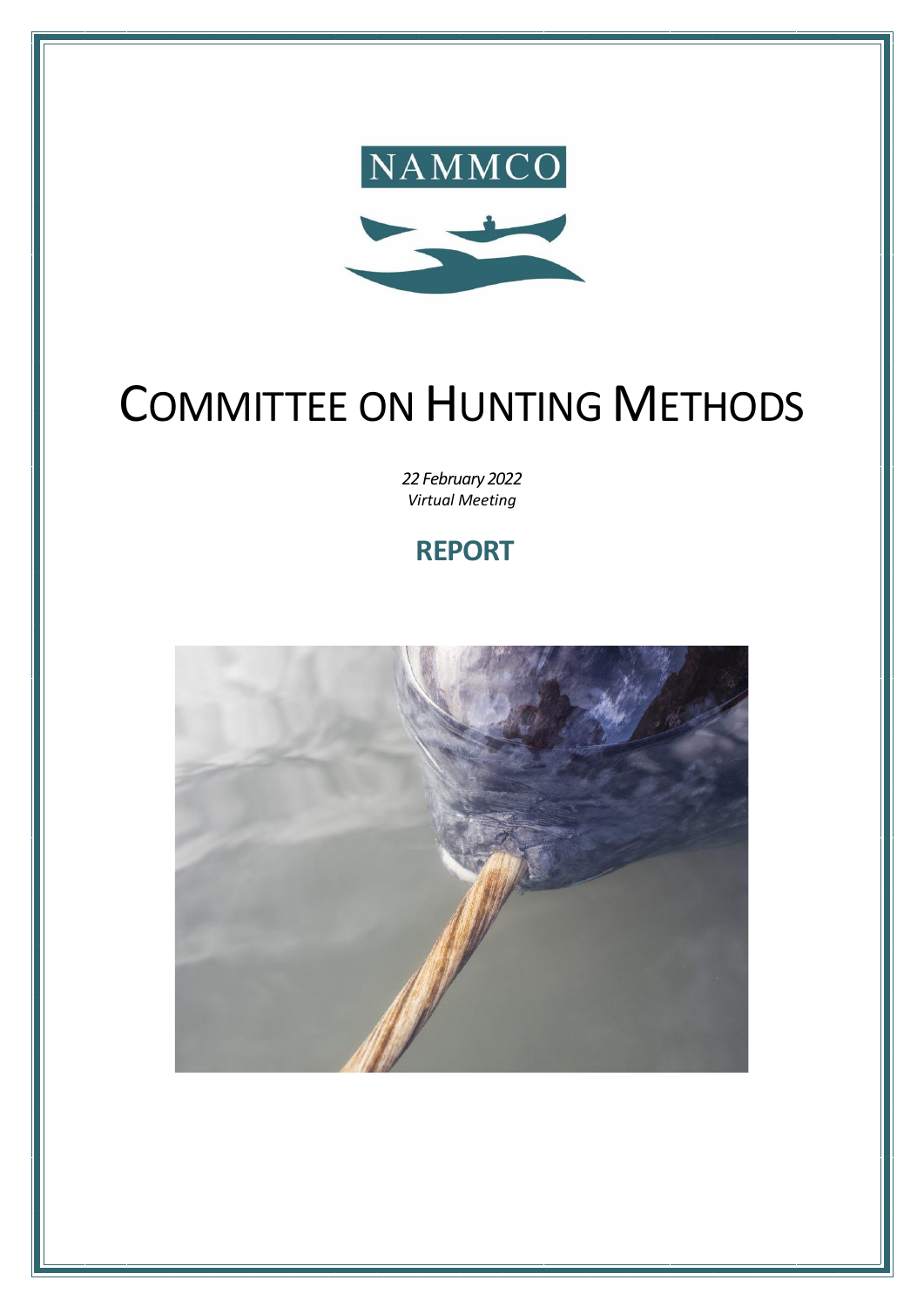© North Atlantic Marine Mammal Commission

#### **Please cite this report as:**

NAMMCO-North Atlantic Marine Mammal Commission (2022). Report of the Committee on Hunting Methods, February 2022, Virtual Meeting.

Available at https://nammco.no/topics/committee-on-hunting-methods/

#### **DISCLAIMER:**

The content of this report contains the view of the Committee and does not necessarily represent the views of the Council.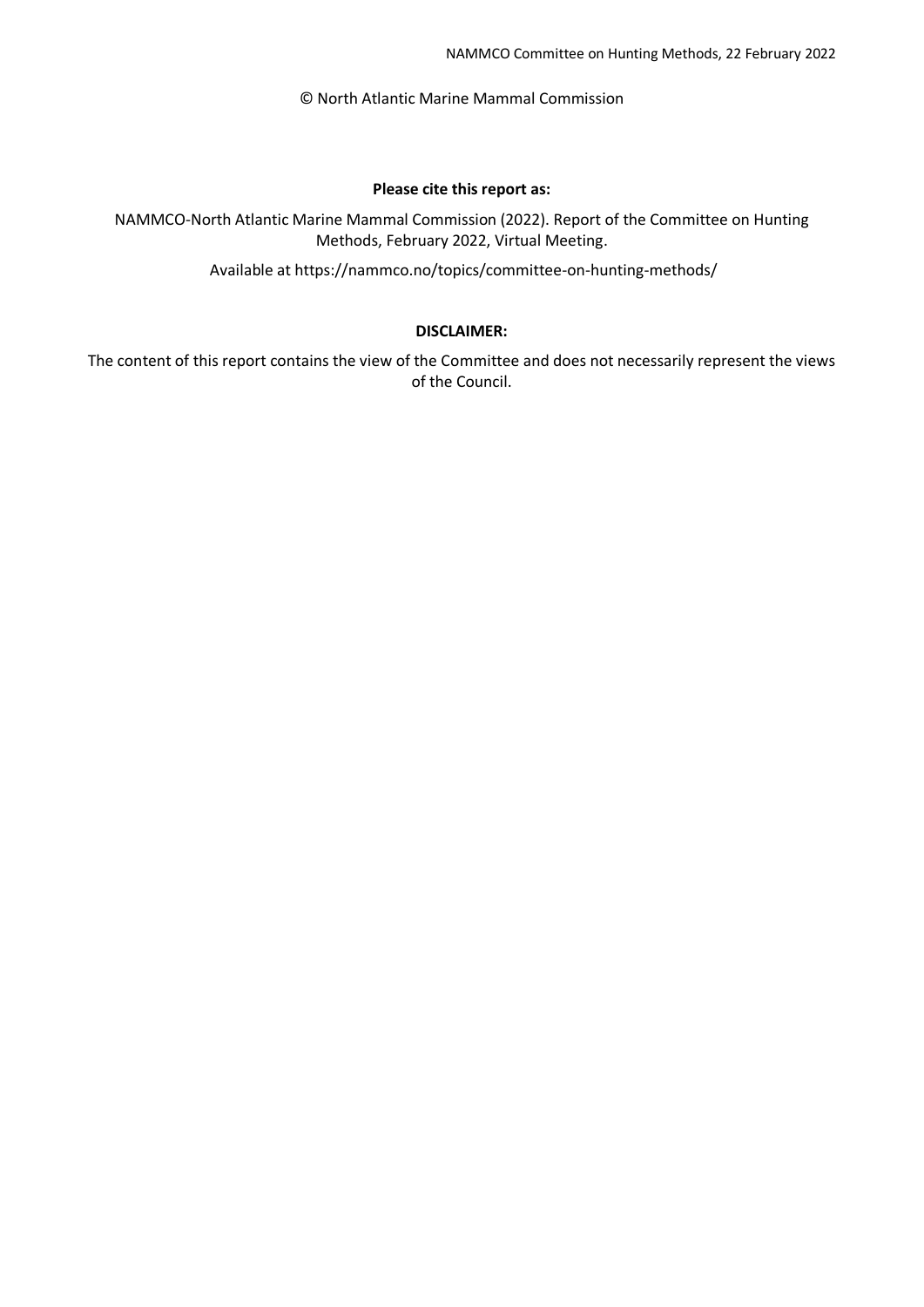# **TABLE OF CONTENTS**

| 3.1 |  |  |
|-----|--|--|
|     |  |  |
|     |  |  |
|     |  |  |
|     |  |  |
|     |  |  |
|     |  |  |
|     |  |  |
|     |  |  |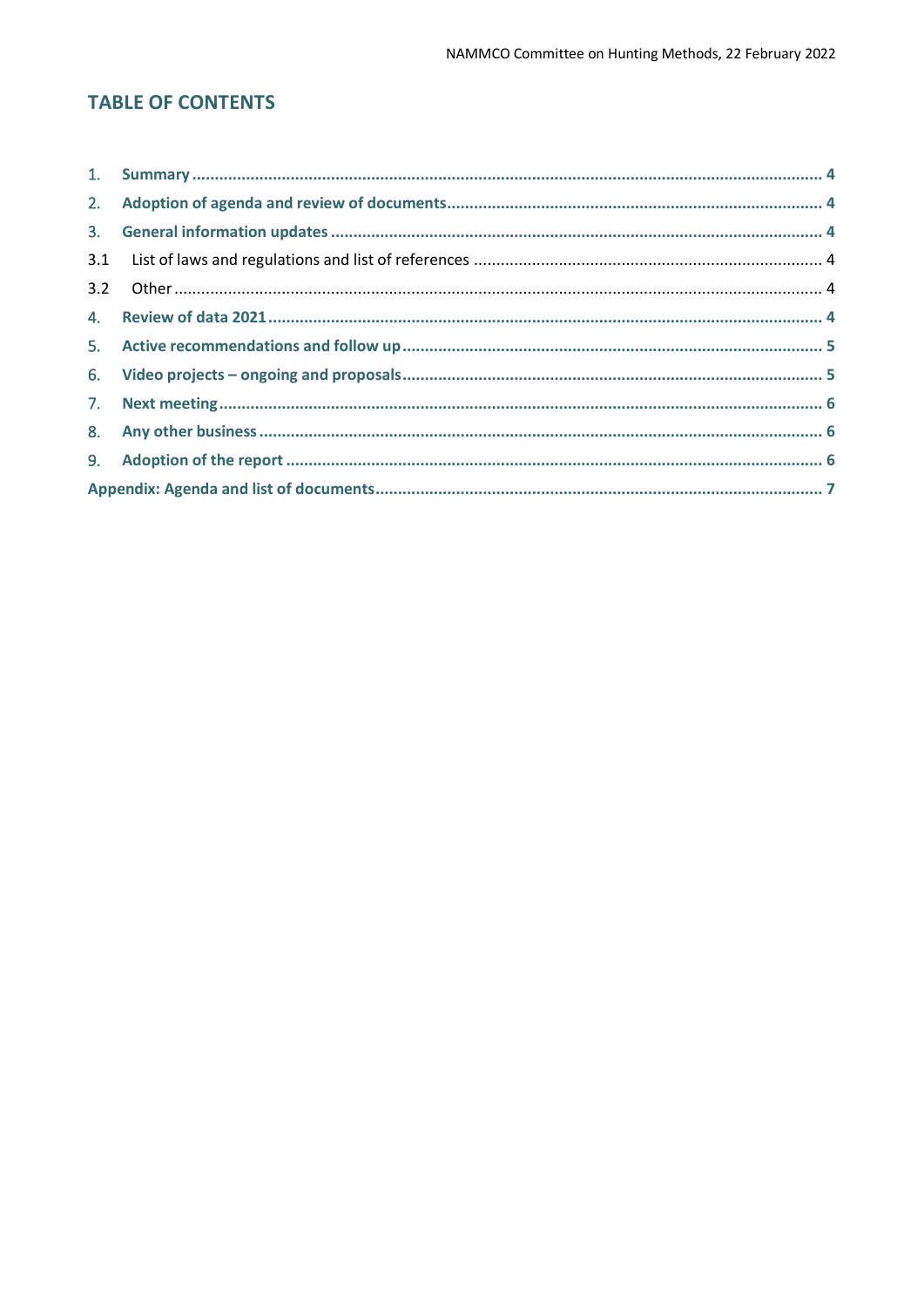# <span id="page-3-0"></span>1. **SUMMARY**

The Committee on Hunting Methods (CHM) held an online meeting on February 22, 2022. Present were Kathrine A. Ryeng (Chair), Guro Gjelsvik, Hild Ynnesdal, Guðni Magnus Eiríksson and Kristján Loftsson (Iceland), Amalie Jessen (Greenland), Signar Petersen (Faroe Islands) and Charlotte Winsnes and Josephine Schulze (intern) from the Secretariat. Egil Ole Øen participated during agenda item 5.

Actions arising from the meeting:

- The Secretariat will review and clarify the document NAMMCO/CHM-2022-01/02 Grouping of similar recommendations
- The Chair and Secretariat will work on the proposal for a second information video on shooting angle and on optimal target location

#### <span id="page-3-1"></span>2. **ADOPTION OF AGENDA AND REVIEW OF DOCUMENTS**

The Chair, Kathrine A. Ryeng, opened the meeting for comments to the agenda (NAMMCO/CHM-2022-02/22). The agenda was adopted as amended under AOB, and meeting documents reviewed (Appendix 1).

## <span id="page-3-2"></span>3. **GENERAL INFORMATION UPDATES**

To review and update information related to the work of the committee is a standard task of the CHM. The following overview documents are regularly updated either in connection with meetings or by correspondence intersessionally.

#### <span id="page-3-3"></span>**3.1 LIST OF LAWS AND REGULATIONS AND LIST OF REFERENCES**

No new laws or regulations related to marine mammal hunting had come into force since the last meeting. However, Greenland informed that several executive orders (EO) were in progress. A new EO on walrus, replacing the existing one from 2006, is nearly finished and a new EO on small cetaceans excluding Narwal and Beluga is in the making. Further, a municipal EO around Nuuk humpback whales is underway to limit hunting in the fjord in support of tourism activities. The EO on narwhal and beluga will also be renewed in the near future to fit the new Management Areas in East Greenland.

Regarding new publications related to marine mammal hunting, the Chair, on behalf of Norway, informed about a new publication, that could be added to the list, although it is about bycaught animals. Additionally, Norway informed that two regulations regarding hunting are currently under revision and will be discussed at a later meeting.

The updated information has been uploaded to the NAMMCO website; [laws and regulations](https://nammco.no/topics/laws-and-regulations/) and [references](https://nammco.no/wp-content/uploads/2022/02/web_24022022_list-of-references.pdf) .

#### <span id="page-3-4"></span>**3.2 OTHER**

Members had been asked to update the Conservation Status Marine Mammal Stocks document (click [here\)](https://nammco.no/wp-content/uploads/2017/08/description-hunitng-methods-and-regulations-25102021.pdf) and Hunting and Regulations in NAMMCO (click here) prior to the meeting and inform any updates during the meeting.

#### <span id="page-3-5"></span>4. **REVIEW OF DATA 2021**

NAMMCO/Database-2021 contains the NAMMCO database up to and including 2021. The CHM reviewed and updated the database.

The CHM noted that the information generated by the data request were useful and informative, commenting on the following: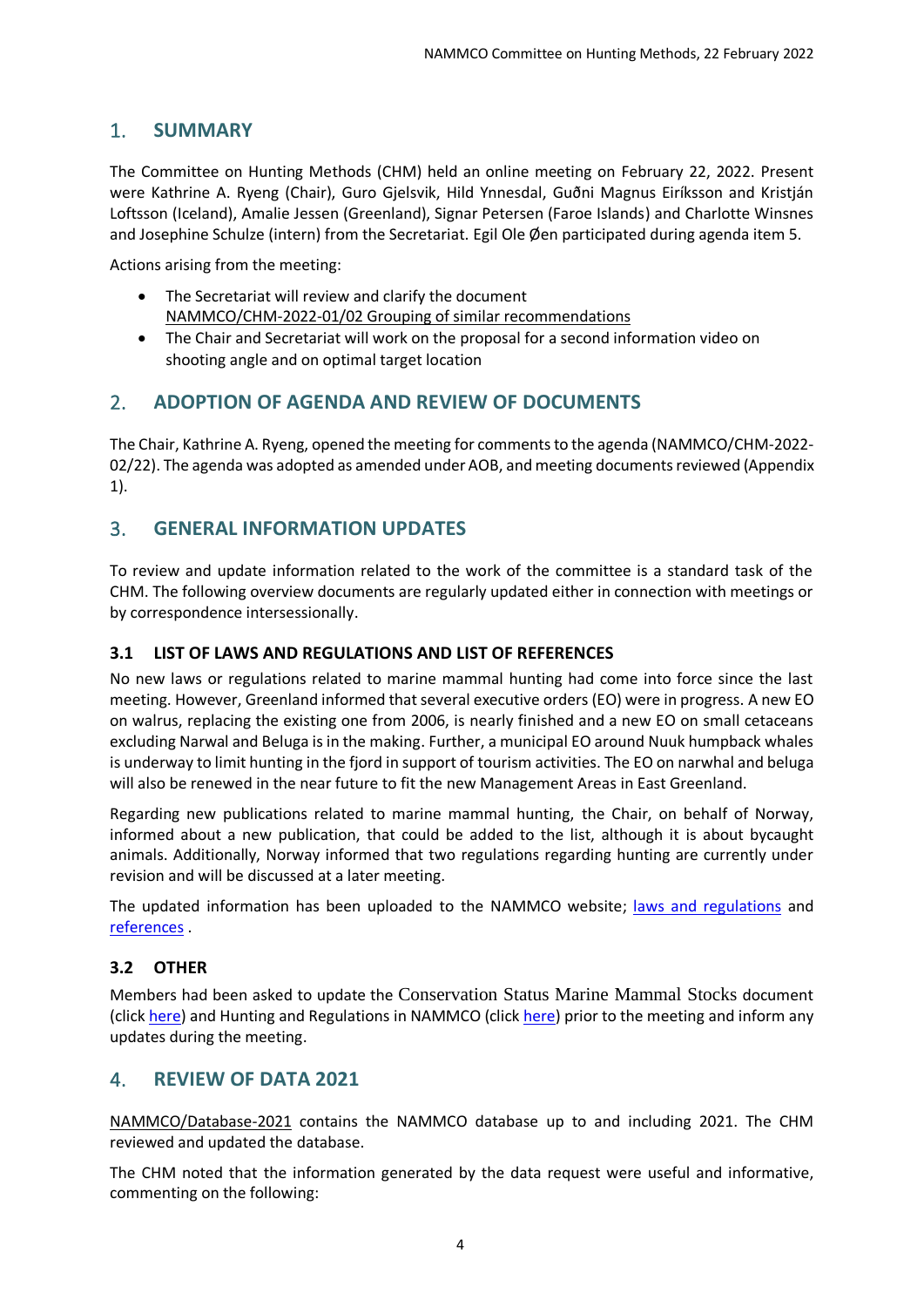- Harp-, hooded-, bearded- and ringed seal pups were not targeted in Greenland, only independent seals are targeted. Greenland explained that long distances to areas where weaned pups are located is one explanation for this.
- Catch numbers are representative of the pandemic, especially noticeable for whale hunts in Iceland.

### <span id="page-4-0"></span>5. **ACTIVE RECOMMENDATIONS AND FOLLOW UP**

Document NAMMCO/CHM-recommendations contained the overview of all recommendations from Expert Group Meetings and Workshops to member countries, and their responses, since 1999. The document is by default very comprehensive. It contains many recommendations pertaining to similar issues and is categorised under the following headings:

- Training and Education
- Reducing Struck and Lost
- Improve Minke Whale Rifle Hunt in Greenland
- Cooperation Hunters Managers Regulatory Measures
- Monitoring
- Data Requirements Knowledge Gaps

The CHM reviewed and discussed the document, also giving feedback on follow up on some specific recommendations. On a more general level it was noted that some recommendations had been followed up by some, but not all, and as such were not active for every country any longer. Greenland informed that a course in grenade handling and harpoon canon maintenance is planned for this spring. Improving the minke whale rifle hunt in Greenland was discussed as a topic to be revisited in a future workshop or expert group meeting. Generally, Greenland noted that the ongoing challenge of staff changes would continue to result in very strict prioritising on how the resources were used, and this was not among the priorities. Iceland noted that some recommendations are followed up although the problem is not solved and never will be solved. E. g. the recommendations on identifying reasons for struck and lost in the minke whale hunts had been followed up through identifying what causes it, but one of the main reasons itself is not manageable (harpoon line cut on bones) thus this will continue to be a risk.

The CHM agreed that this continued to be a working document and tasked the Secretariat with reviewing the document and clarifying the concerned member country in each heading of the document.

## <span id="page-4-1"></span>6. **VIDEO PROJECTS – ONGOING AND PROPOSALS**

An update was given by Egil O. Øen and the Secretariat on the information video on the safe handling of the whaling cannon with loader pusher shell, the harpoon, and the Whale grenade-99. The video is based on the manual already published by NAMMCO. The video, nearly finalised with a first version with Norwegian voiceover, was screened during the meeting. The CHM congratulated Øen on the video and found it to be very well made, informative and to the point. Some minor comments and clarifications were noted. The CHM was informed that a translation into English was currently in progress. Greenland informed that the subtitles or the voice will be translated into Greenlandic.

The CHM briefly discussed the idea of developing a  $2^{nd}$  information video on optimal target location and shooting angle in whale hunting and agreed that this should be made as an animation film. The Chair and the Secretariat will make a proposal that will be presented to the CHM at the next meeting.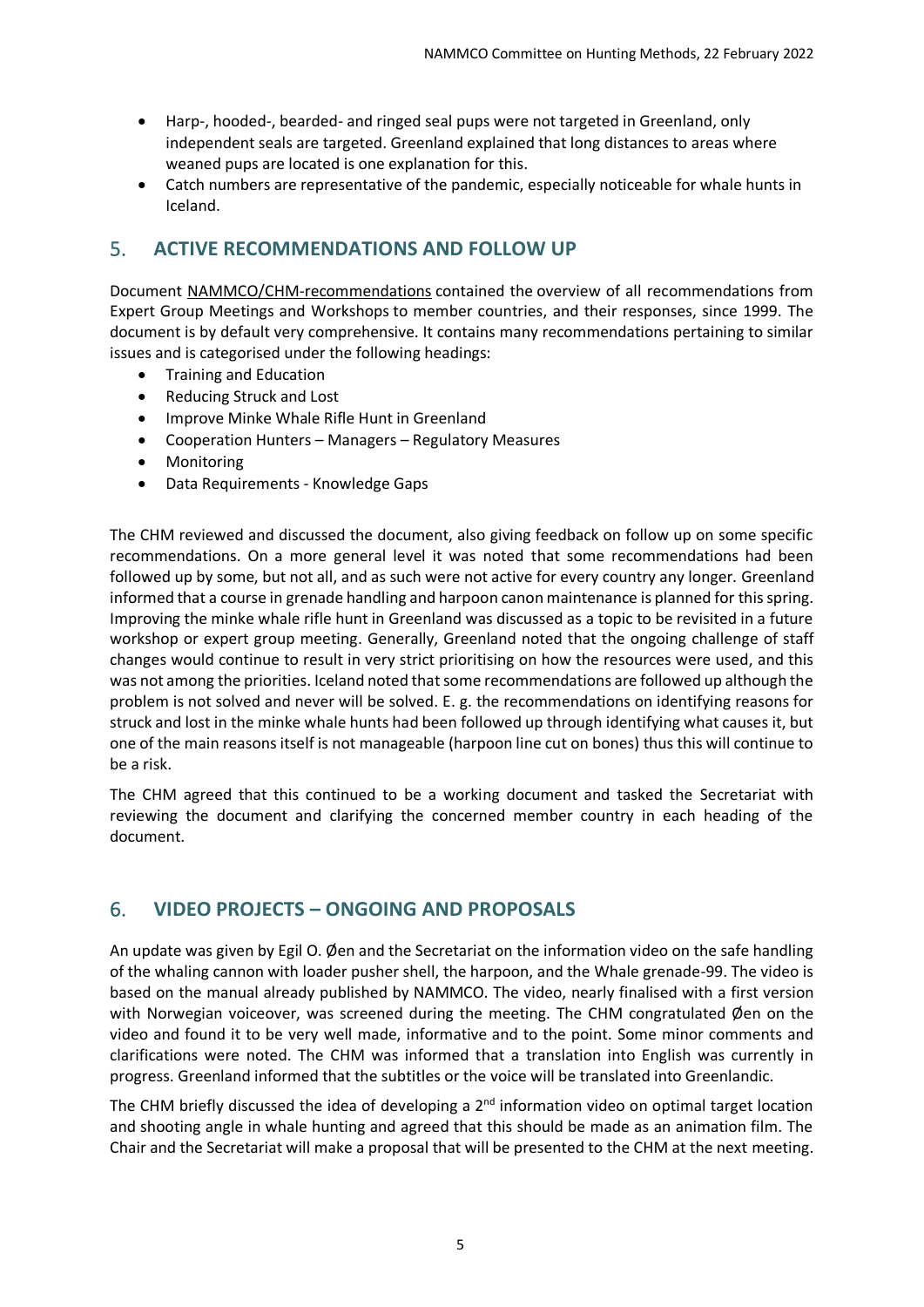# <span id="page-5-0"></span>7. **NEXT MEETING**

The next ordinary meeting will be in May or June 2022. The format was not yet decided, and the exact dates will be passed on through the Secretariat.

### <span id="page-5-1"></span>8. **ANY OTHER BUSINESS**

The Chair noted that the previously agreed idea to invite hunters from different member countries to present and participate in a CHM meeting had not been followed up yet and suggested to put this on the agenda for the next meeting.

#### <span id="page-5-2"></span>9. **ADOPTION OF THE REPORT**

The report was adopted by correspondence on 8 March 2022.